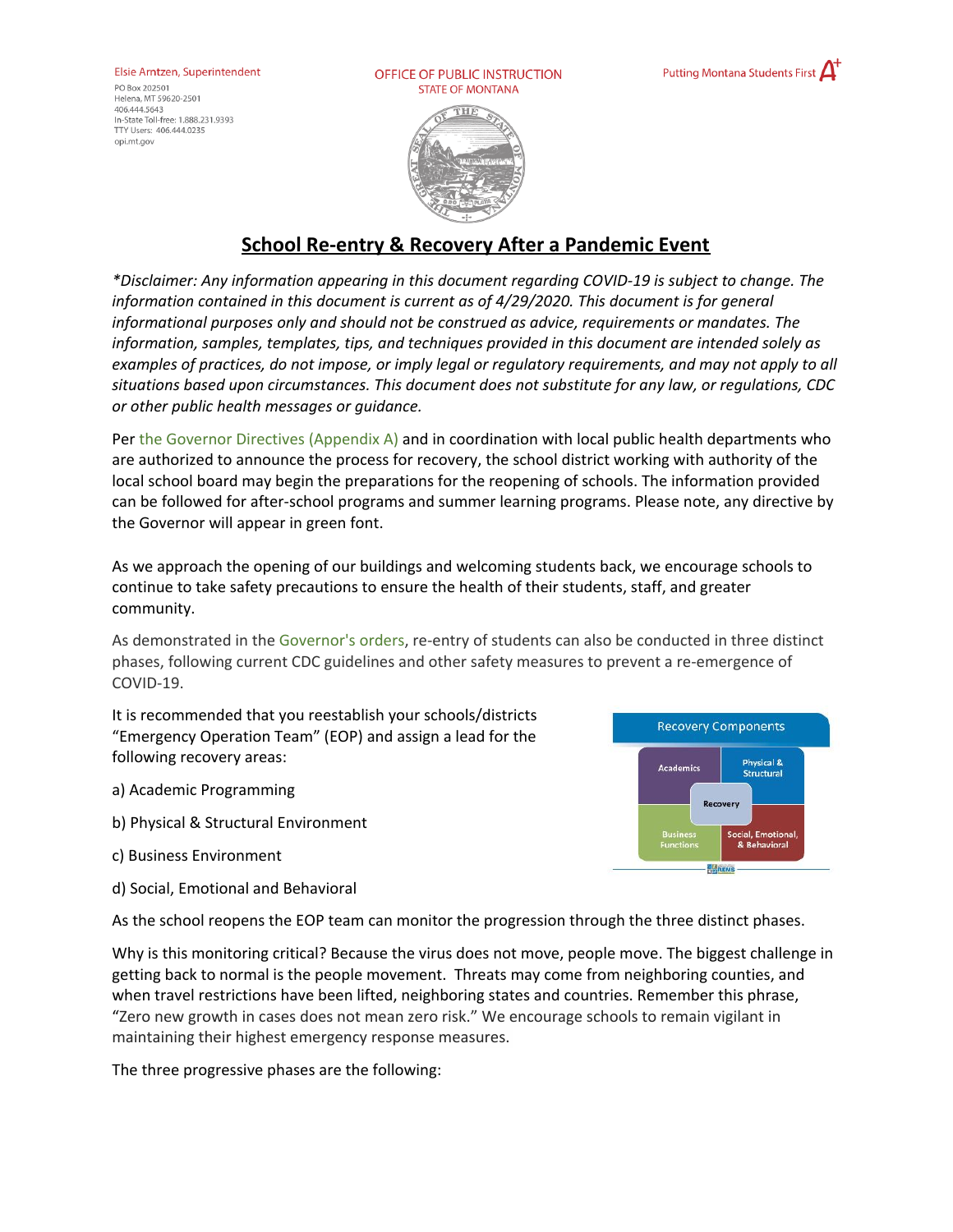a) Phase 1: Limiting the number of students present in school building.

b) Phase 2: Full capacity but limiting number of activities to allow for continued social distancing.

c) Phase 3: Full capacity and full operations.

**In all phases** all staff are encouraged to monitor for re-emergence of COVID-19 symptoms and with school administration in contact with the local health department for continued updates on community re-emergence indicators.

### **Phase 1: Limiting the number of students present in school building**.

Establish an estimated school re-opening timeline and share with staff, parents, and the Montana Office of Public Instruction. Gatherings of groups larger than normal class size are recommended being cancelled (e.g. assemblies, recess).

#### **Academic Programming**

- **●** Instruction department identifies steps to restore instructional integrity.
- Consider refraining from school events that draw crowds. (ex. end of school year events for students and moving up/graduation ceremonies for families)

### **GRADUATION CEREMONIES**

- Provide a live stream of graduation
- Consider limiting spectator attendance
- For larger schools, consider grouping graduates or providing multiple ceremonies
- Follow social distancing between families
- Develop an "instructional reconstruction" checklist (base on the length of school closure; if short-term, the checklist should be focused on make-up work and reorganizing the instructional calendar, benchmarks, testing, etc.; if the closure was long-term, the checklist may require restructuring of the current and following school year instructional and operational calendar and events) to guide staff, students, and parents when school reopens. The checklist may include anticipated instructional materials and supplies, as well as possible waivers from the Montana Office of Public Instruction.
- Health and Physical education teachers are encouraged to provide Disease Prevention Curriculum to all students.
- Cancel extracurricular activities.
- **ACCOMMODATIONS** for students, teachers, and staff in an at-risk group:
	- Schools that reopen will need to take into consideration that some teachers and staff will fall into the at-risk category because of their age or other health risks. These individuals should have additional accommodations including teaching classes remotely, utilizing a larger classroom where social distancing can be maintained, or given an option not to return until the risks are reduced.
	- Students who are high risk or who have family members who are high risk should not be penalized for failing to attend and should continue to receive remote support.
	- Accommodations should also be extended to students and staff who are required to quarantine due to exposure or potential exposure.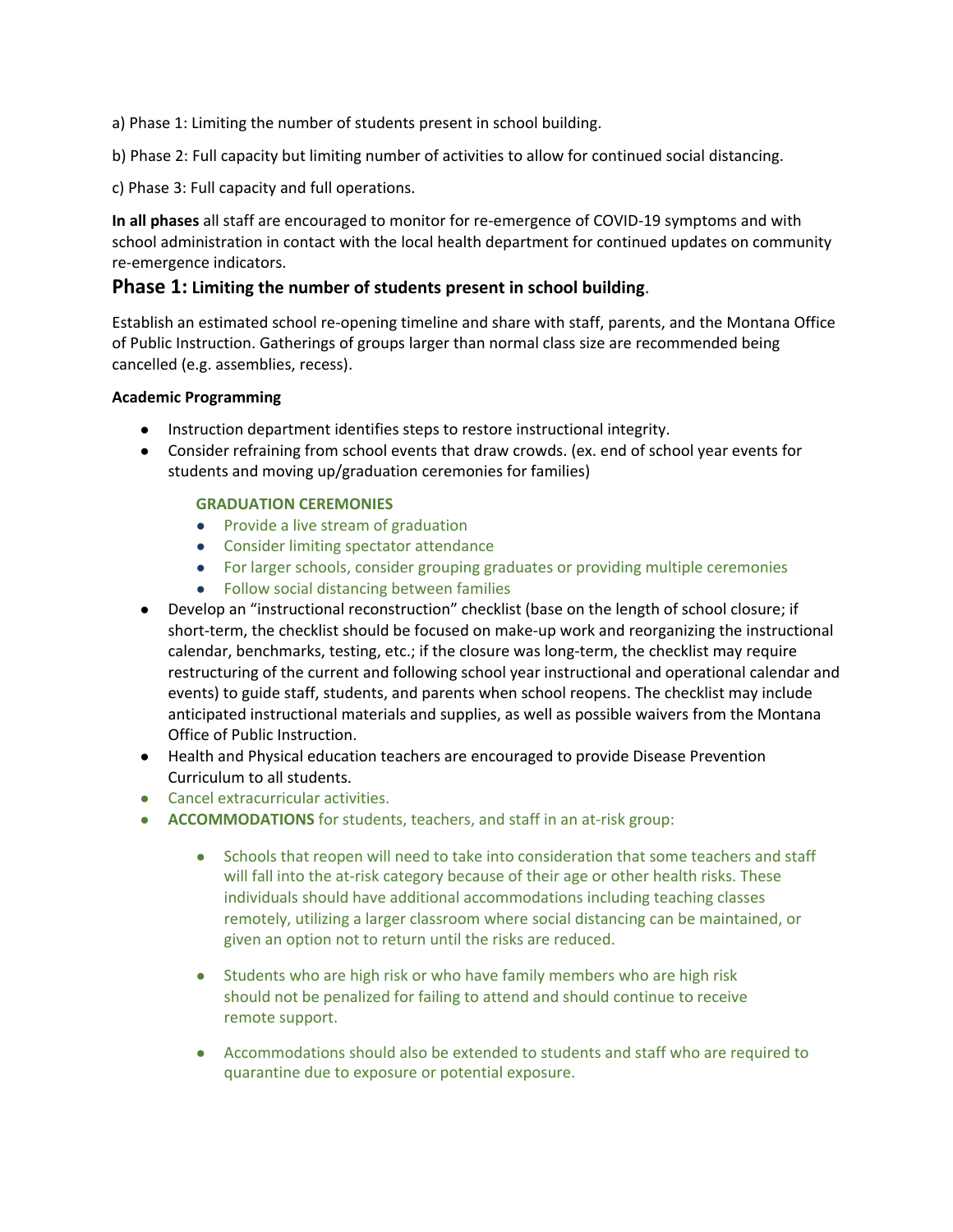- Organize pre-developed study packets and suggested activities for students and parents in case of second closure of schools due to re-emergence of the virus and/or for students who remain in the distance learning environments due to individual/family high-risk categories.
	- o Web-based education considerations:
	- Cable Access educational television (with closed caption)
	- Cable Educational shows (with closed caption)
	- Video-streaming (with closed caption)
	- Textbook and study guide depositories with drive-through capabilities
	- Teleconferencing

### **Physical & Structural Environment**

- Prepare classrooms by wiping down surfaces with disinfecting cleaners. Please note, cleaning supplies, hand sanitizer, PPE are in very short supply and should be ordered ASAP. Supplies ordered now may not arrive for several weeks/months.
- Prepare an isolation area within the school building, supply an isolation area with personal protective equipment.
- Provide hand sanitizer.
- Keep libraries, gyms, playgrounds off-limits, unless they can be sanitized between groups.
- Utilize student distance spacing strategies to decrease contact with students, who may be infected, but not exhibiting symptoms, until school returns to normal operations.
- Maintain a status update for facilities not ready for occupancy.
- Inspect all buildings, facilities, equipment, materials, etc. and determine status and needs for operations.
- Inspect all buses as functioning as may have been parked for an extended period.
- Inspect all school cafeterias and buildings.
- Survey supply vendors to determine when the supply chain and delivery system will be partially or fully operational; provide vendors with supply needs. School districts should get in touch with their county emergency manager if they foresee issues to getting PPE.
- Finance department determines the process for fast-tracking purchase orders for essential supplies.
- Determine information technology status and operational needs; this will be related to financial technology, also.
- Expand school cleaning routines by maintenance staff.
	- Disinfect all work areas, counters, restrooms, doorknobs, and stair railings several times daily; use other staff to assist. Clean all hallways, common areas, and the outside of lockers daily to a level of sanitation prescribed by the CDC.
	- Air conditioning system filters should be cleaned and changed.
	- The school should be thoroughly ventilated and cleaned: opening all doors and windows or turning the air conditioning/heating systems up.
	- Cleaning of the buses after each bus route.

### **Physical Health**

- Recommend school nurses or designated staff compile daily health reports for the Command Team.
- Implement temperature checks and/or symptom screening when possible.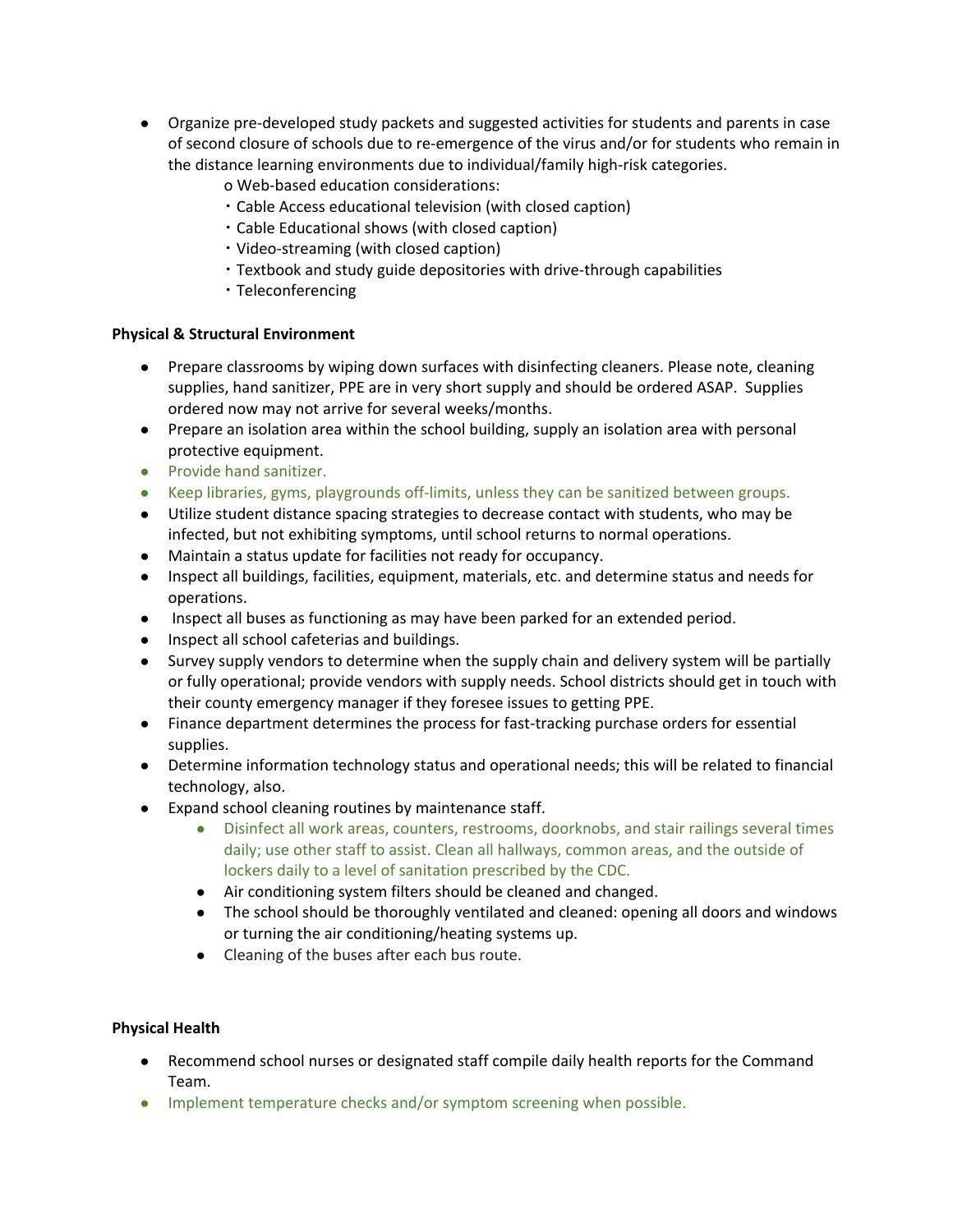- Consider student temperature screenings for students before they enter the school and/or upon entry onto buses. If transportation drivers conduct temperature screenings, ensure emergency communication contact numbers are available to reach parents or guardians.
- Recommend CDC Practice good hygiene [guidance](https://www.como.gov/health/wp-content/uploads/sites/13/2020/03/stop-the-spread-of-germs-791x1024.jpg) posters (hand washing, cover while sneezing/coughing, social distancing) be visible in classrooms and common areas.
- Require handwashing in regular intervals.
- Require anyone (student and staff) with COVID-19 [symptoms](https://www.cdc.gov/coronavirus/2019-ncov/symptoms-testing/symptoms.html) to stay home.
- Consider the use of face coverings for all students and staff.

### Social Distancing Options:

- Consider breaking larger classes in smaller groups.
- Students may alternate school days or attend half days. Allow for cleaning time in classrooms.
- Separate student desks as much as possible. If possible, rearrange classrooms to allow for 3 feet (holding am & pm sessions/seating every other desk) or 6 feet of distancing between desks for full day sessions.
- Prohibit congregation in hall ways and lunchrooms; if possible, serve lunches in classrooms to avoid gathering of students in the cafeteria; stagger class changes to avoid large groups of students in the hallway; stagger dismissal for the same reason; cancel gym class, choir or other school activities that place individuals in close proximity or modify to allow social distancing.
- Consider reducing bus loads to allow for one student per seat.
- Keep students in the same groups or classroom, with teachers rotating when practical.
- See Appendix B for other options to encourage Social Distancing.

#### **Resources:**

### **New York [Department](https://ogs.ny.gov/system/files/documents/2020/03/cleaning_guidance_schools.pdf) of Health- Interim Cleaning and Disinfection Guidance for Primary and [Secondary](https://ogs.ny.gov/system/files/documents/2020/03/cleaning_guidance_schools.pdf) Schools for COVID-19** [U.S. Environmental Protection Agency: List N: Disinfectants for Use Against SARS-CoV-2](https://www.epa.gov/pesticide-registration/list-n-disinfectants-use-against-sars-cov-2)

#### **Business Environment**

- Human Resources and/or administrative staff will begin the process of compiling phone tree results indicating which staff members are ready to return to work, OR establish an Employee Hotline Phone Bank or website so employees can report their status (name; position; work location; health status; return to work date); use a predetermined Fitness for Duty checklist to determine if an employee is ready to return to work and under what conditions.
- Human Resources and/or administrative staff can develop a status report for each staff category by school and department: teachers, administrators, custodians, bus drivers, etc. to help determine if and when schools can reopen.
- Human Resources and/or administrative staff can provide a daily readiness report regarding certified and auxiliary staff.
- Facilities, school buses, essential equipment are inspected, cleaned and included in the readiness report.
- Communicate with vendors for resupply timelines.
- Establish a timeline and staffing threshold for opening schools and other buildings for staff, based on reports from Human Resources and/or administrative staff, building and bus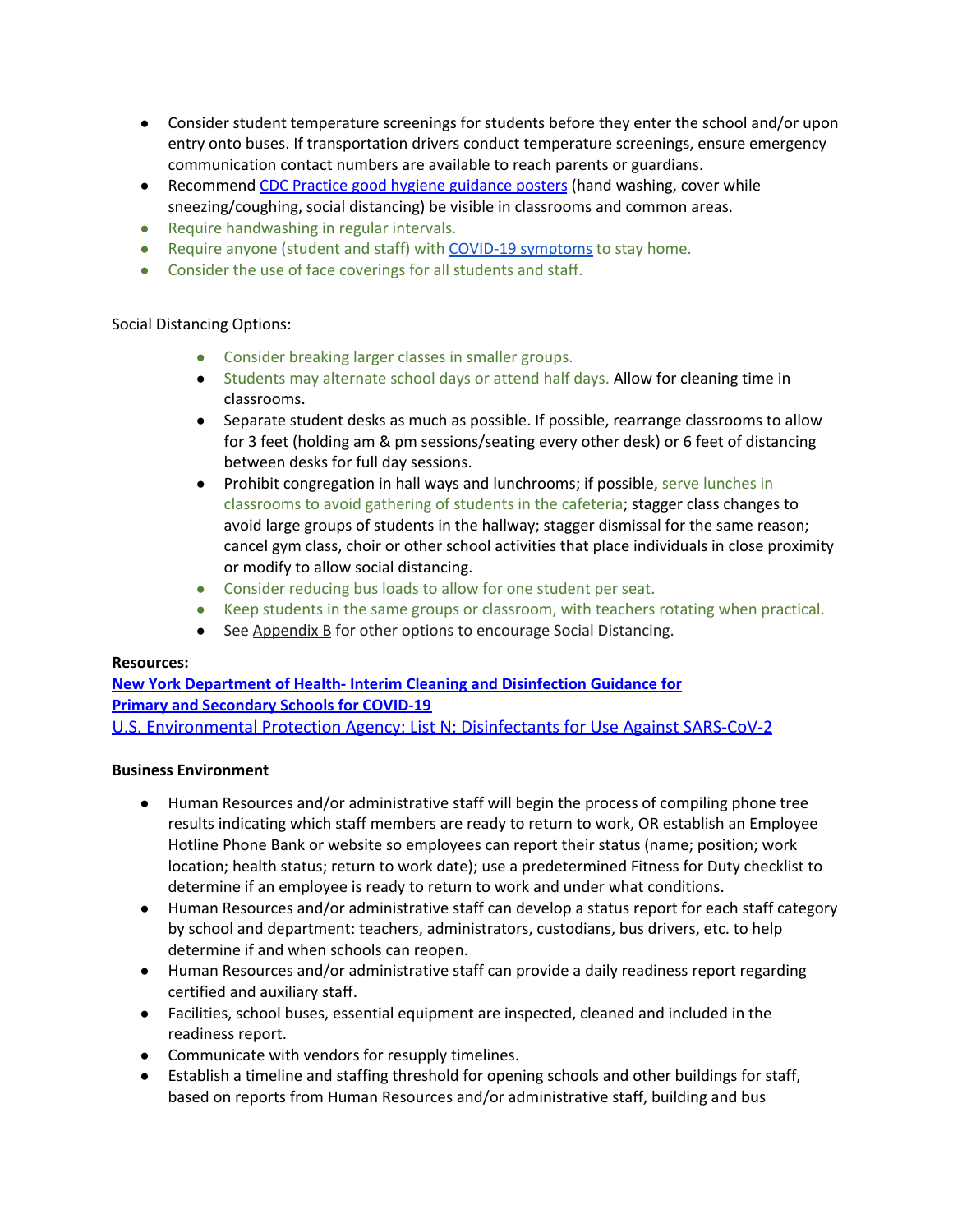inspections, local emergency management agency, and the local health department; determine which schools can open and if temporary consolidation of schools is appropriate (which may be necessary until all employees can return to work). Include other agencies in the discussion about reopening schools, such as, public health, mental health, Fire Marshal, law enforcement, emergency management, public transportation, etc.

- Some schools may remain closed until facility and/or staffing requirements are met.
- Share timeline for opening with news media and place recordings on the school district main phone line; also add to the school district website and announce via social media.
- Revise/update the school year calendar and share with staff, parents, and news media.
- Daily reports of staff and student attendance is encouraged to be closely monitored.
- Due to financial constraints, families may relocate. Consider cautiously enrolling new students without immunization records and/or seek approval from the local health department, based on immunization and other health guidelines provided by the local health department, the Montana Department of Public Health and/or the United States Department of Health and Human Services.
- School office staff are encouraged to continually wipe down counters, faxes, copiers, telephones keyboards and use sanitized pens in the main office.
- Prevent any non-school staff, including parents, from entering school buildings.
- Check with the school liability insurance agency carrier for any liability concerns for students and staff contracting COVID-19 on school campus.

### **Social, Emotional and Behavioral**

- Activate mental health/student support service team (school counselor, community Mental Health Partners, CSCT) to plan for students and staff, in conjunction with local mental health services staff, including post-traumatic stress syndrome counseling.
- Provide training and resources for classroom teachers on recovering from traumatic events. This information will be provided in a separate document to provide guidance and support.
- Post information on school district website and on social media for parents regarding helping children cope with tragedies (i.e., "Teaching Children How to Respond to Tragedies" from the National Association of School Psychologists).
- A mental health status report, based on guidelines provided by the counselors and the Crisis Management Team, is encouraged to be provided to the EOP and/or school administrator each day. This report can include the mental status of students and staff in order to determine if additional mental health services are needed.
- Notify teachers, staff, students, and parents about support services available.
- Consider establishing times to check-in with all staff so they feel supported and can voice concerns or seek collaborative solutions as a team. Encourage the importance and focus on self-care upon return to school building.

#### **Resources**

[Trauma-Informed](https://rems.ed.gov/docs/Trauma-Informed_Care_for_Schools_Presentation_508C.pdf) Care for Schools Before, During and After Emergency Events

**[Addressing](http://smhp.psych.ucla.edu/pdfdocs/newsletter/spring20.pdf) barriers to Learning: Plan ahead to support the transition back of students, families and [staff](http://smhp.psych.ucla.edu/pdfdocs/newsletter/spring20.pdf)**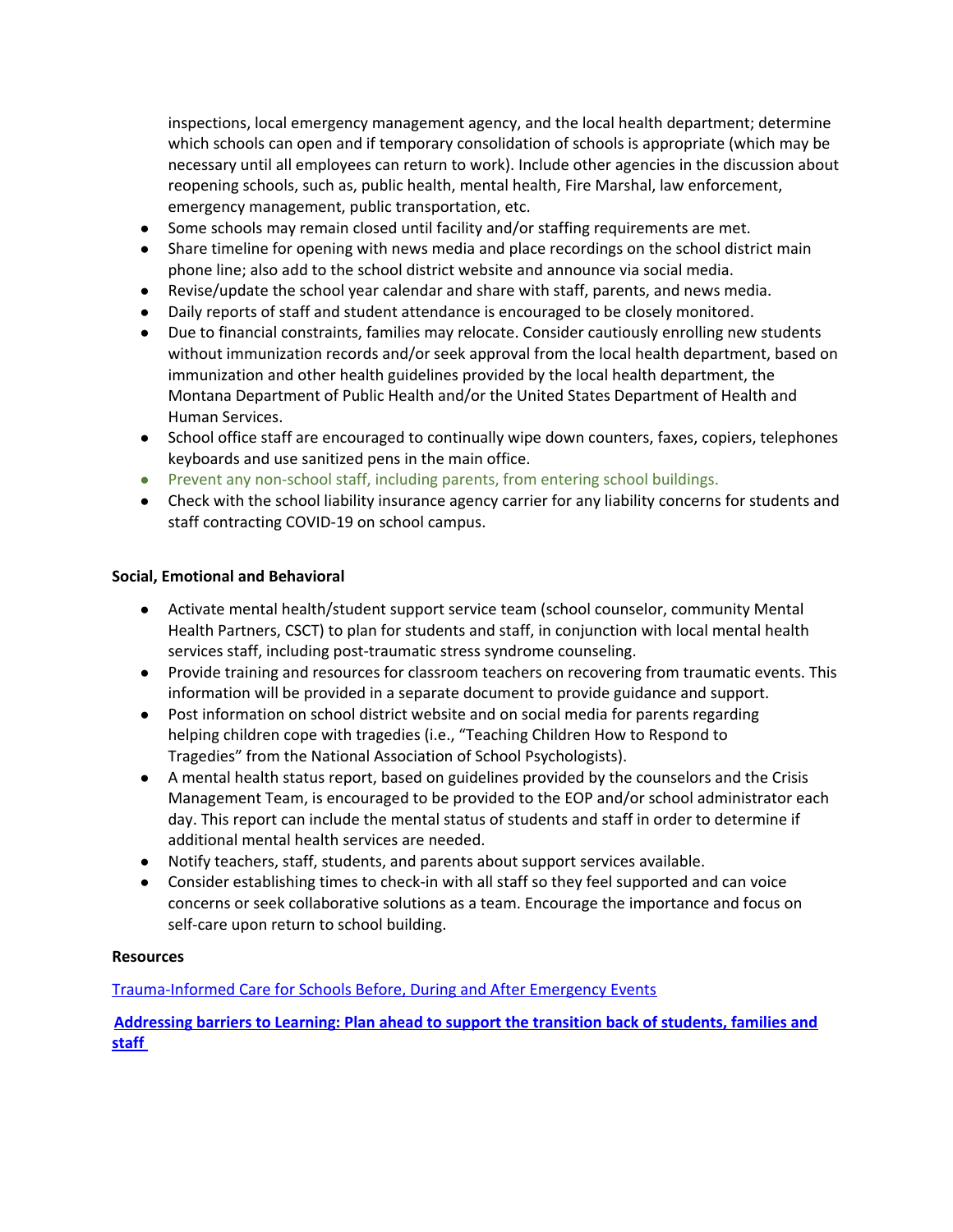# **Phase 2: Full capacity but limiting number of activities to allow for continued social distancing**

### **Governors Order: Non-congregate group size has increased from 10 to 50 people**

Recommend gatherings of groups of normal class size in shifts (recess, cafeteria and hallway passing). Larger school events that draw in-person crowds are discouraged (sports, assemblies, dances etc.) All staff are encouraged to continue monitoring for re-emergence of COVID-19 symptoms and be in contact with local health departments and local hospitals/health providers for continued updates on community re-emergence indicators. Continue to monitor attendance for increases in absenteeism.

Recommend a daily assessment if relaxed restrictions are resulting in a new wave of infections. **If** schools at any point the answer is yes, as per the Governor's orders, schools may need to take a step **back.** Continue to work in collaboration with local health officials who can help determine any level of transmission in the community.

See Appendix C Confirmed Case of COVID-19 in the Building: School Decision Tree

### **CONFIRMED** or **SUSPECTED** case of COVID-19

- Collaborate with public health to ensure each school has a plan for reporting, contact tracing and both short-term or extended closures in the case of a positive COVID case related to the school or community.
- Utilize CDC guidelines [https://www.cdc.gov/coronavirus/2019-ncov/community/schools-childcare/guidance-for-schools.](https://www.cdc.gov/coronavirus/2019-ncov/community/schools-childcare/guidance-for-schools.html) [html](https://www.cdc.gov/coronavirus/2019-ncov/community/schools-childcare/guidance-for-schools.html)

#### **Academic Programming**

- Reinstate physical education for students but ensure P.E. teachers take on the responsibility of frequently disinfecting articles such as mats, athletic equipment BEFORE and BETWEEN classes.
- Coaches of any school teams  $( $50$ ) take on the responsibility of frequently disinfecting$ any athletic articles such as mats, athletic equipment BEFORE and AFTER events.

#### **Physical & Structural Environment- No additional restructure recommendations**

#### **Business Environment**

**●** Screen all visitors by conducting a temperature scan before entry into the main vestibule of school.

#### **Social, Emotional Health & Behavioral**

- Continue to monitor/screen staff and students for any need of additional support services.
- Continue the time for staff/student check-ins and promotion of wellness strategies.
- Continue to refer for support services as needed.

COVID-19 may come in waves and understand that the recovery process may repeat several times. It is highly recommended that you **always be prepared** for school cancellations.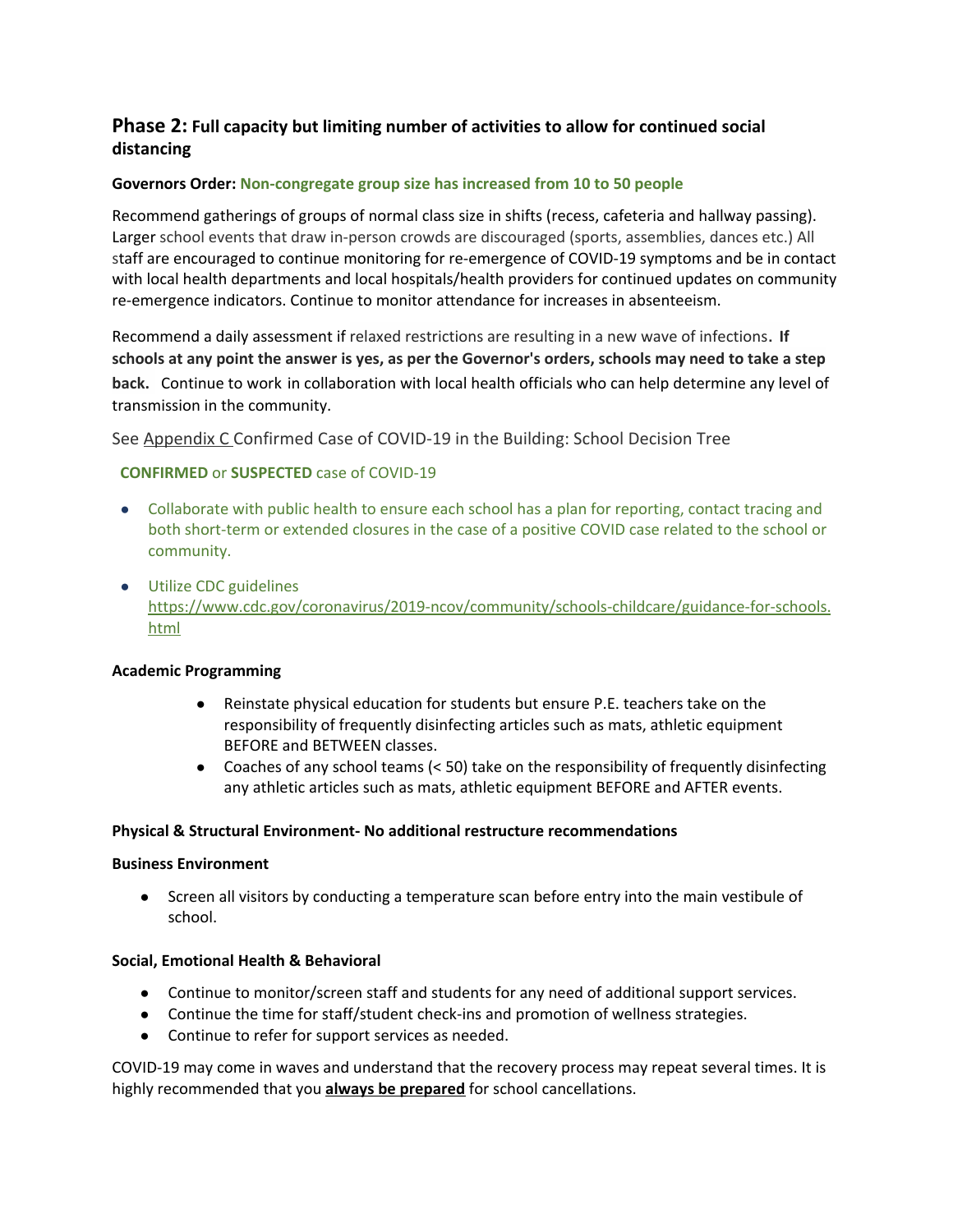If a confirmed case has entered a school, all decisions should be made locally, in collaboration with the local public health department. Follow the CDC [Consideration](https://www.cdc.gov/coronavirus/2019-ncov/downloads/considerations-for-school-closure.pdf) for School Closures

**Resources:**

**CDC [Checklist](https://www.cdc.gov/coronavirus/2019-ncov/downloads/schools-checklist-parents.pdf) for Parents**

#### **CDC Checklist for [Teachers](https://www.cdc.gov/coronavirus/2019-ncov/downloads/schools-checklist-teachers.pdf)**

### **Phase 3: Near full capacity and full operations but with continued vigilance in health and safety best practices.**

#### **Governors Order: Return to Normal Operations**

Per the Governor's orders, gatherings of larger than normal class size are allowed. Begin discussions on restructuring and resuming extra-curricular activities and afterschool programs and sports events. All staff are encouraged to continue monitoring for re-emergence of COVID-19 symptoms and be in contact with the local health department for continued updates on community re-emergence indicators. Continue to monitor attendance for increases in absenteeism.

#### **Academic Programming – no additional restructure recommendations Physical & Structural Environment- no additional restructure recommendations Business Environment- no additional restructure recommendations Social, Emotional & Behavioral**

- Continue to monitor/screen staff and students for any need of additional support services.
- Continue the time for staff/student check-ins and promotion of wellness strategies.
- Continue to refer for support services as needed.

During this time, schools are encouraged to review the school EOP plan and make adjustments to their Emergency Operations Plan Infectious Disease annex as gaps are identified.

The REMS technical assistance center offers free training: SCHOOL EOPS IN-DEPTH: [PLANNING](https://rems.ed.gov/trainings/CourseInfectious.aspx) FOR [INFECTIOUS](https://rems.ed.gov/trainings/CourseInfectious.aspx) DISEASES

This document is provided by the *Montana School Safety Advisory Committee* represented by Office of Public Instruction Superintendent's Office, OPI-Health Enhancement & Safety, Montana Disaster and Emergency Services, Montana School Boards Association (MSBA), MT Department of Health and Human Services ,University of Montana Safe Schools Center, Salish Kootenai College ,Montana School Counselor Association, Lewis & Clark Public Health, U.S. Department of Homeland Security, Montana Department of Justice, School Administrators of Montana (SAM), Montana Rural Education Association, Montana Small Schools Alliance, Governor's Office of Community Service, National Center for Health Care Informatics - Praxis Center, Kalispell Police Department, Butte Central, T.E.S.T., Inc, and Reflex Protect.

This document is a modified Version of *Level 7 Recovery* – Taking Steps to Reopen Schools from Pandemic Planning: Information for Georgia Public School Districts and follows the *Readiness and Emergency Management for Schools (REMS) Recovery Model Framework*.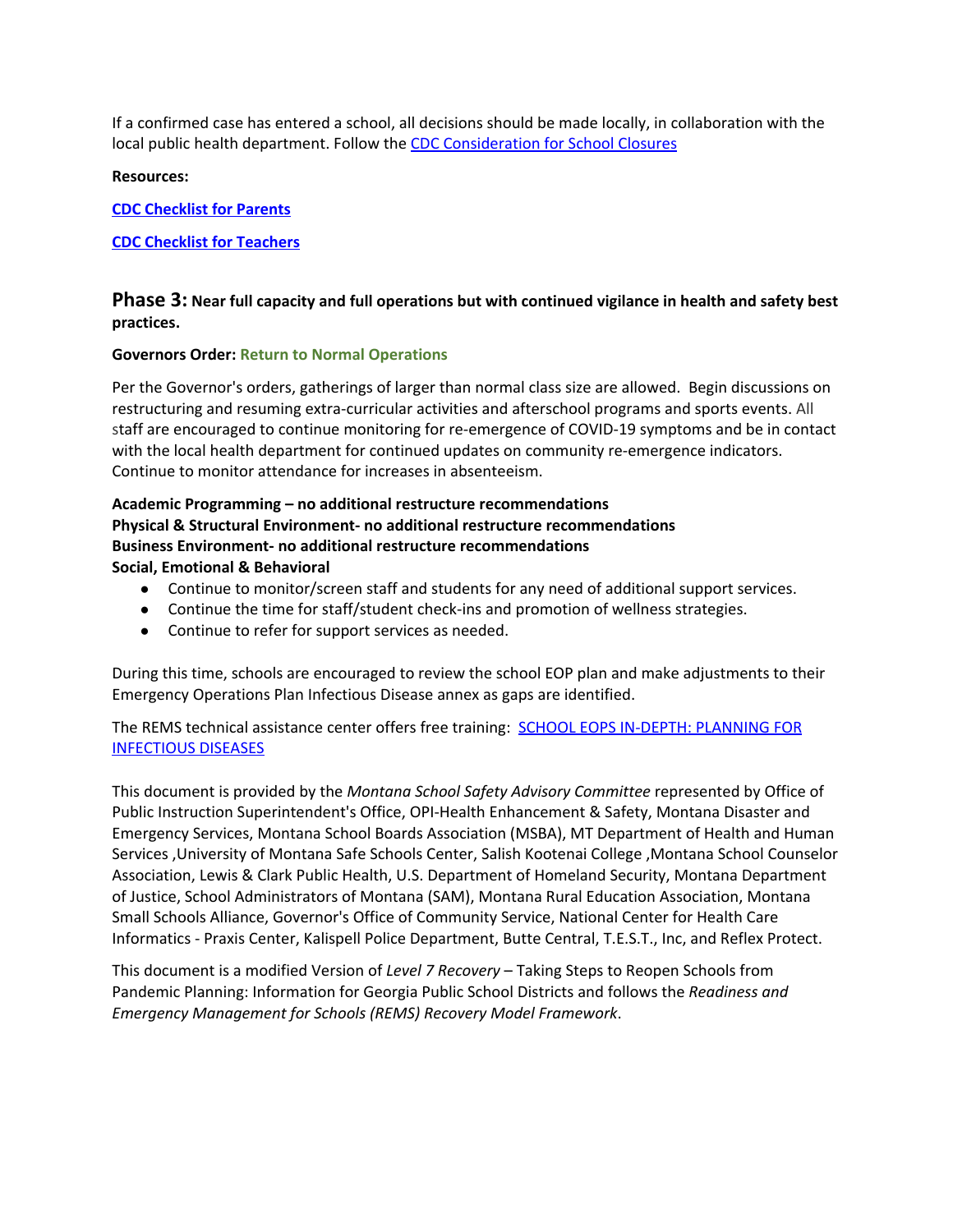

# APPENDIX A

## **School Reopening Considerations**

#### **CLEANING AND SANITATION**

- Frequent disinfecting of door handles, desks and other common spaces.
- Require handwashing in regular intervals.
- Keep libraries, gyms, and playgrounds off limits unless they can be sanitized between groups.
- Provide hand sanitizer.

#### **SICK POLICIES**

- Implement temperature checks and / or symptom screening when practical.
- Require anyone (students or staff) with COVID-19 symptoms to stay home.

#### **LIMIT CLASS SIZES**

- Consider breaking larger classes into smaller groups.
- · Students may alternate school days or attend for half days.

#### **MAINTAIN SOCIAL DISTANCE**

- Consider use of face coverings by all staff and students
- Keep students with the same group and in the same classroom, with teachers rotating when practical.
- Consider students eating lunch in the classroom to help limit mixing of students.
- Cancel extracurricular activities.
- Prevent any non-school staff, including parents, from entering school buildings.
- Consider reducing bus loads to allow for one student per seat.

#### **GRADUATION CEREMONIES**

- Provide a live stream of graduation
- Consider limiting spectator attendance
- For larger schools, consider grouping graduates or providing multiple ceremonies
- Follow social distancing between families

#### ACCOMODATIONS for students, teachers, and staff in an at-risk group:

- Schools that reopen will need to take into consideration that some teachers and staff will fall into the at-risk category because of their age or other health risks. These individuals should have additional accommodations including: teaching classes remotely, utilizing a larger classroom where social distancing can be maintained, or given an option not to return until the risks are reduced.
- Students who are high risk or who have family members who are high risk should not be penalized for failing to attend and should continue to receive remote support.
- Accommodations should also be extended to students and staff who are required to quarantine due to exposure or potential exposure.

#### CONFIRMED or SUSPECTED case of COVID-19

- Collaborate with public health to ensure each school has a plan for reporting, contact tracing and both short-term or extended closures in the case of a positive COVID case related to the school or community.
- Utilize CDC guidelines https://www.cdc.gov/coronavirus/2019-ncov/community/schools-childcare/guidance-for-schools.html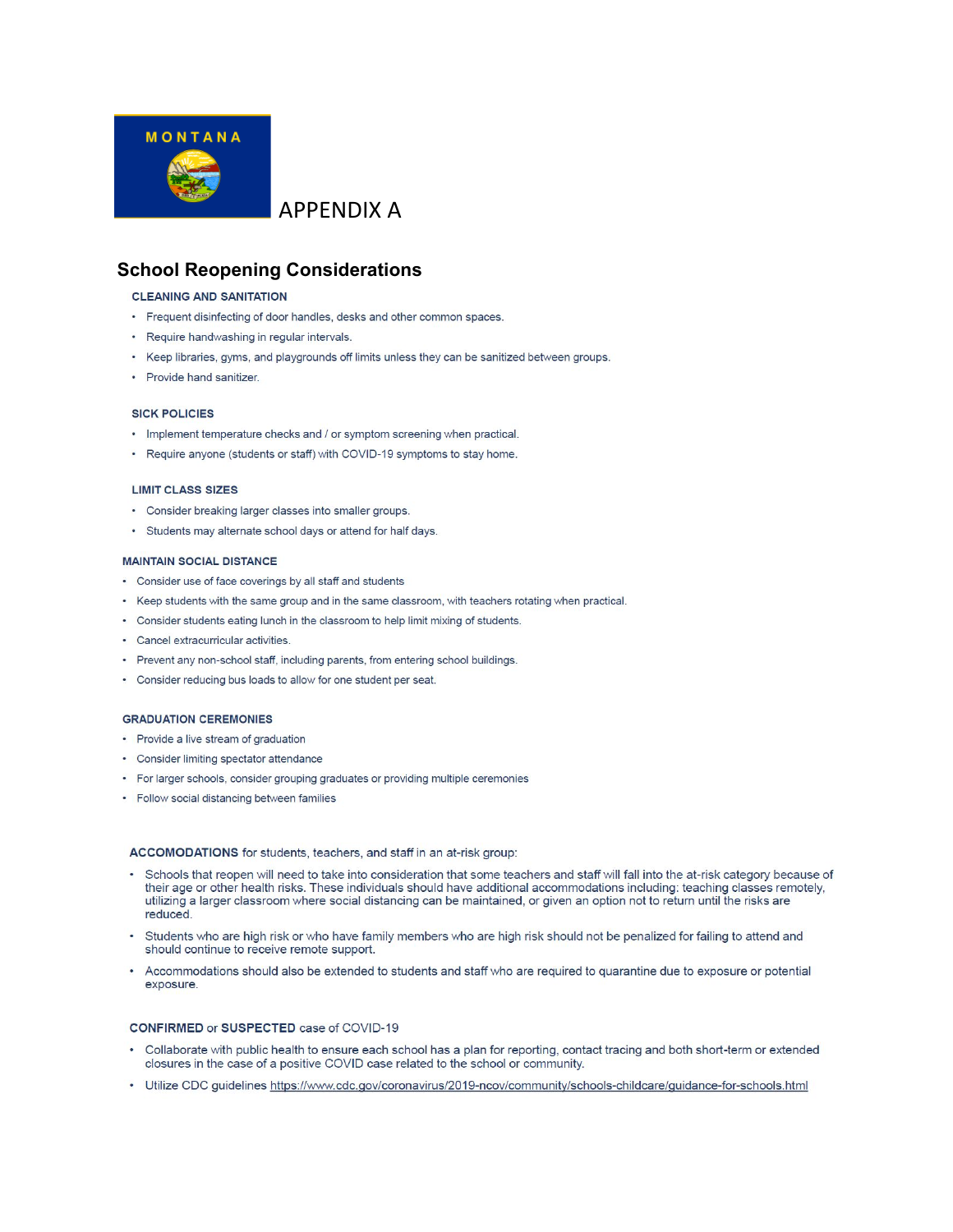# APPENDIX B

Source: [School practices to promote social distancing in K-12 schools: review of influenza](https://www.ncbi.nlm.nih.gov/pmc/articles/PMC5870081/) [pandemic policies and practices](https://www.ncbi.nlm.nih.gov/pmc/articles/PMC5870081/) 

# **Table 3**

Most Common Types of School Practices Discussed in Literature to Create Physical Distance Among Students Enrolled in Brick-and-Mortar Public Schools, 2000–2016

| Category                                                                                                  | <b>Examples</b>                                                                                                                                          | #(%)(n<br>$= 16$<br>articles) |
|-----------------------------------------------------------------------------------------------------------|----------------------------------------------------------------------------------------------------------------------------------------------------------|-------------------------------|
| Cancelling or postponing after school<br>activities                                                       | Cancel performances, sports practices, or<br>games                                                                                                       | 6 (38%)                       |
| Increasing space among students<br>during in-person instruction                                           | Move class outdoors; re-arrange desks to<br>increase space; divide classes into smaller<br>groups; require that students remain seated<br>while in class | 5(31%)                        |
| Canceling classes or activities that<br>occur within the school day with a<br>high rate of mixing/contact | Cancel physical education class; cancel field<br>trips; cancel choir                                                                                     | 5(31%)                        |
| Partial closure                                                                                           | Closure of one class; closure of one grade                                                                                                               | 4 (25%)                       |
| Reduced schedule                                                                                          | Shorter school week; shorter school day;<br>students come on alternating days                                                                            | 3 (19%)                       |
| Suspending use of common areas                                                                            | Lunch in class rather than in lunch room; no<br>recess                                                                                                   | 2(13%)                        |
| Segregating students within common<br>areas                                                               | Require that students only eat with classmates<br>in lunchroom; require that students stay in<br>assigned section of school yard                         | 1(6%)                         |
| Reducing the load on common areas<br>through altered scheduling                                           | Let classes out at different times so fewer<br>students are in the hall at any one time                                                                  | 1(6%)                         |
| Implementing standard workplace<br>social distancing measures for<br>teachers and other staff             | Reduce face to face meetings; cancel staff<br>meetings                                                                                                   | 1(6%)                         |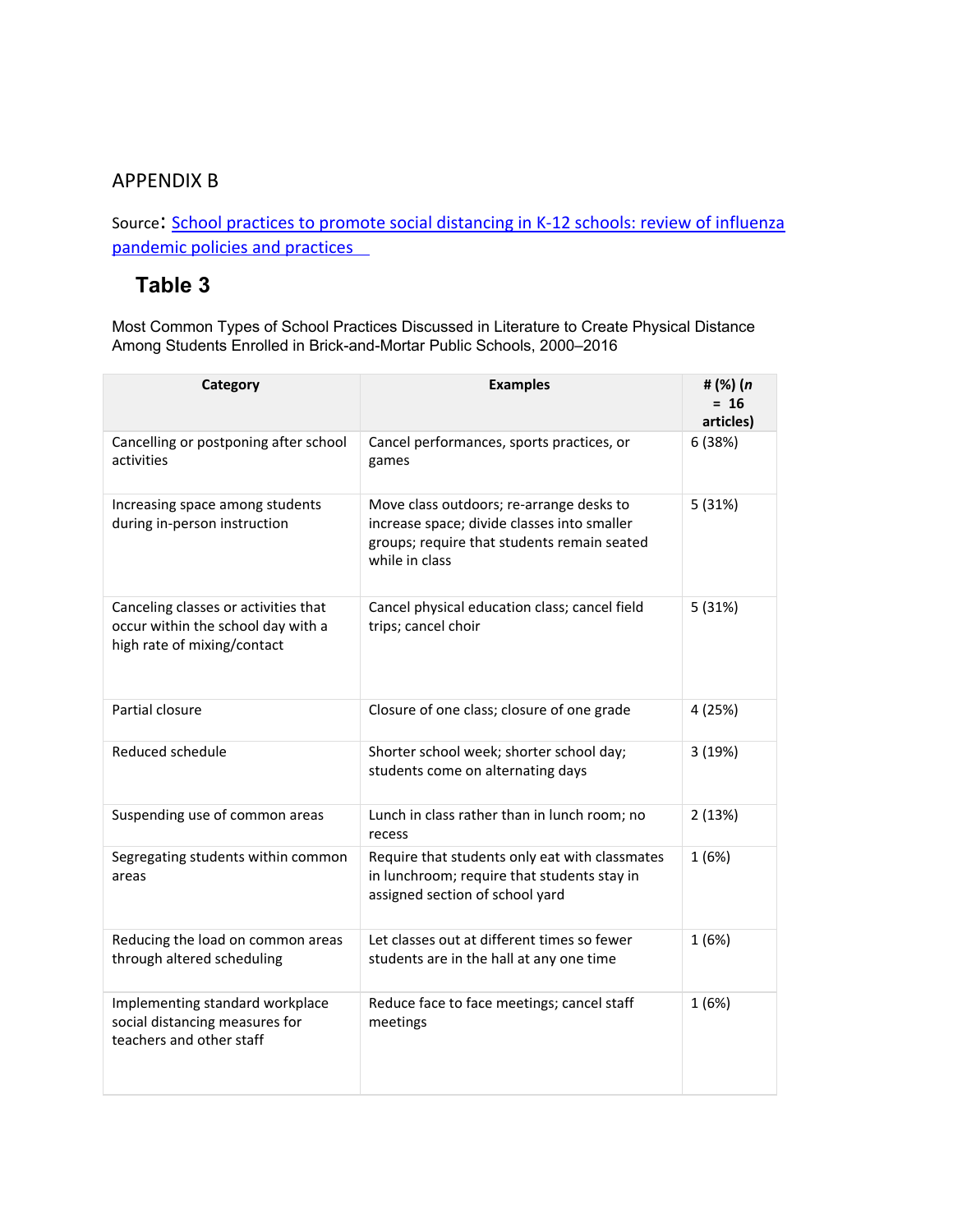| Reducing mixing during transport | Suspend buses; discourage use of public | 1 (6%) |  |
|----------------------------------|-----------------------------------------|--------|--|
|                                  | transportation                          |        |  |

# **Table 6**

Most Common Types of School Practices Included in State-level Guidance Documents to Create Physical Distance Among Students Enrolled in Brick-and-Mortar Public Schools

| <b>Category</b>                                                                                           | <b>Examples</b>                                                                                                                                      | # $(%)$<br>$(n = 16)b$ |
|-----------------------------------------------------------------------------------------------------------|------------------------------------------------------------------------------------------------------------------------------------------------------|------------------------|
| Canceling or postponing after<br>school activities                                                        | Cancel performances, sports practices, or<br>games                                                                                                   | 11 (69%)               |
| Canceling classes or activities that<br>occur during the school day with a<br>high rate of mixing/contact | Cancel P.E.; cancel field trips; cancel choir                                                                                                        | 7 (44%)                |
| Reducing mixing during transport                                                                          | Suspend buses; discourage use of public<br>transportation                                                                                            | 6 (38%)                |
| Increasing space among students<br>during in-person instruction                                           | Move class outdoors; re-arrange desks to<br>increase space; divide classes into smaller<br>groups; require students to remain seated in<br>classroom | 5(31%)                 |
| Reduced schedule                                                                                          | Shorter school week; shorter school day;<br>students come on alternating days                                                                        | 4 (25%)                |
| Suspending use of common areas                                                                            | Lunch in classrooms rather than in lunch<br>room; no recess                                                                                          | 4 (25%)                |
| Implementing standard workplace<br>social distancing measures for<br>teachers and other staff             | Limit face to face meetings; cancel staff<br>meetings                                                                                                | 3(19%)                 |
| <b>Partial Closure</b>                                                                                    | Closure of one class; closure of one grade                                                                                                           | 2(13%)                 |
| Instituting home room stay a                                                                              | Children remain with one group of children<br>all day and teachers rotate through the<br>room                                                        | 2(13%)                 |
| Segregating students within<br>common areas                                                               | Require that students only eat with<br>classmates in lunchroom; require that<br>students stay in assigned section of school<br>yard                  | 1(6%)                  |
| Reducing density/load in common<br>areas through altered scheduling                                       | Let classes out at different times so fewer<br>students are in the hall at any one time                                                              | 1(6%)                  |